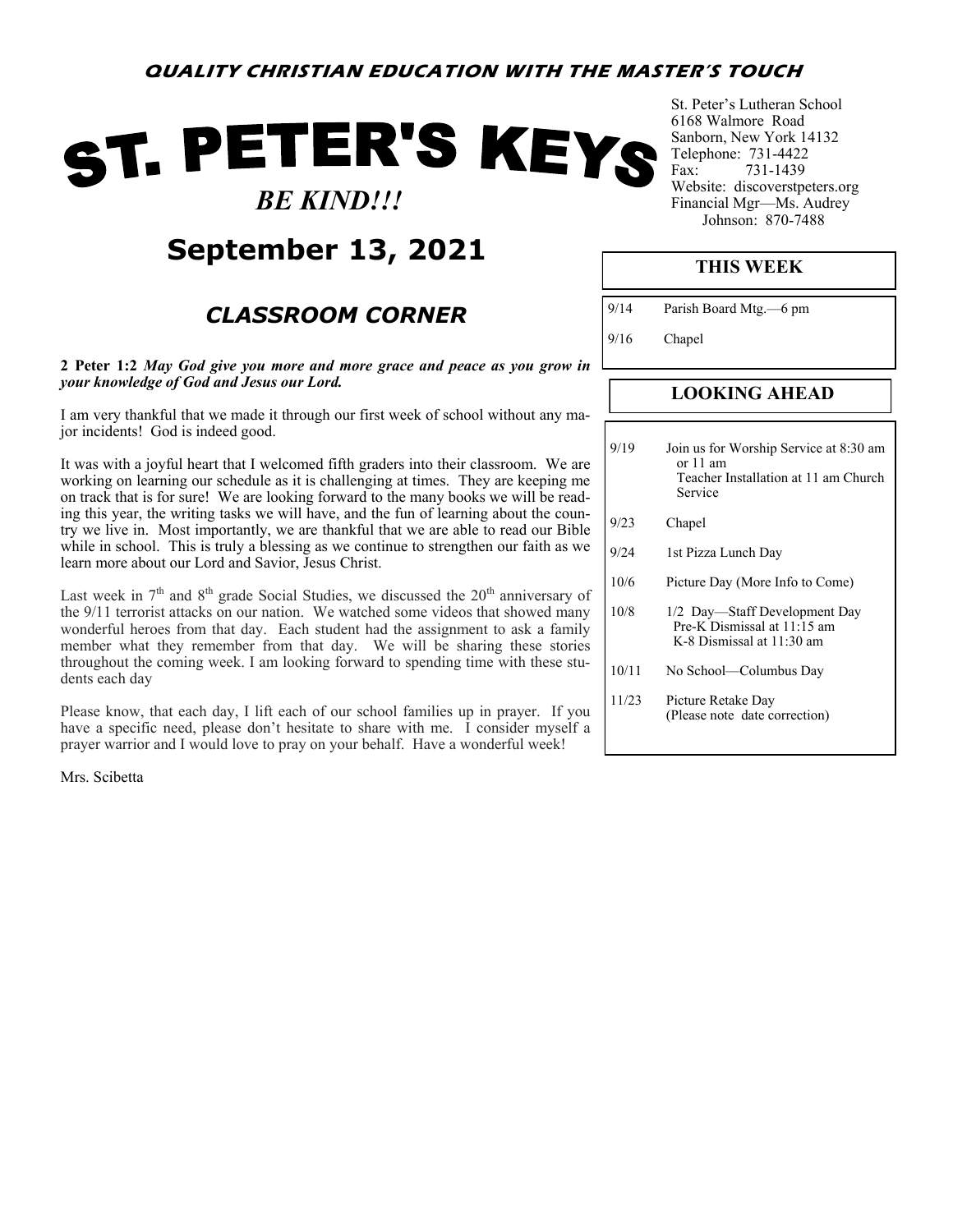#### **SAFETY REMINDER**

In an effort to make sure everyone is safe, we ask parents/ grandparents to be aware of the following:

**Parking Lot:** Speed Limit is 5 miles per hour. Please enter the lot by the new school and follow the arrows and exit by the old school. Please **DO NOT** park in handicapped spots unless you have a handicapped tag (even if you are just dropping off). Also, please do not make your own parking spots. Our lines are there for a reason.

**Buses:** Please be aware that you cannot pass a stopped bus with the lights flashing. Bus dismissal will be at the new entrance.

**Parent Pick Ups:** If your child normally rides the bus and you will be picking your child up, please be sure that you send a note to your child's teacher. Telephone requests are reserved for Emergencies only. Also, you must let the office know you are here to pick up your child. Dismissal will be at the old entrance.

#### **MUSIC LESSONS**

The following music lessons will be offered by Ms. Mortise this year:

Grades 1 and 2—Piano and Violin

Grades 3 through 8—Band, Piano and Violin

If you are interested in any of these lessons, please see the attached forms. Deadline to register is Friday, September 17th. For more information, please contact Ms. Mortise at kmortise.band@aol.com.

# **LUNCH ROOM REMINDERS**

Please remember, if your child requires a spoon, fork, plate or napkin for their lunch it must be sent in their lunch. **Microwave ovens are not available for the students to reheat food at this time.**

The price of milk will be \$.25 per container. If milk money is forgotten they are allowed to have it and payback the next day. We will again be offering 1% white milk and non-fat chocolate milk.

Ice Cream again will be available for the price of \$.75 each. Bottled water at the price of \$.50. Snack at the price of \$.50. For those of you who are new to the school, a snack box is provided at lunch for sale by our 8th Grade Class. An assortment of chips, pretzels, fruit snacks, etc. are available.

#### **JV AND VARSITY SOCCER**

All completed soccer forms, physicals and uniform fees were due into the office. The nurse will be reviewing all forms and you will be notified if there is a problem with the form or physical. All students must be cleared by the nurse before they can practice and play soccer.

At this time, we do not have enough students interested in soccer to field both teams, so all students in grades 4-8 will be on the VARSITY Team. However, because of the age difference there may be a limit on playing time for our younger players. More information will be given once practices begin. We will let you know once we have more details on practices and games.

#### **FREE MIK INCOME ELIGIBILIY**

The following are the Income Eligibility Guidelines to receive free milk for this school year. We do not offer free and reduced meals. If you feel you qualify, please contact the office for an official application. Thank You.